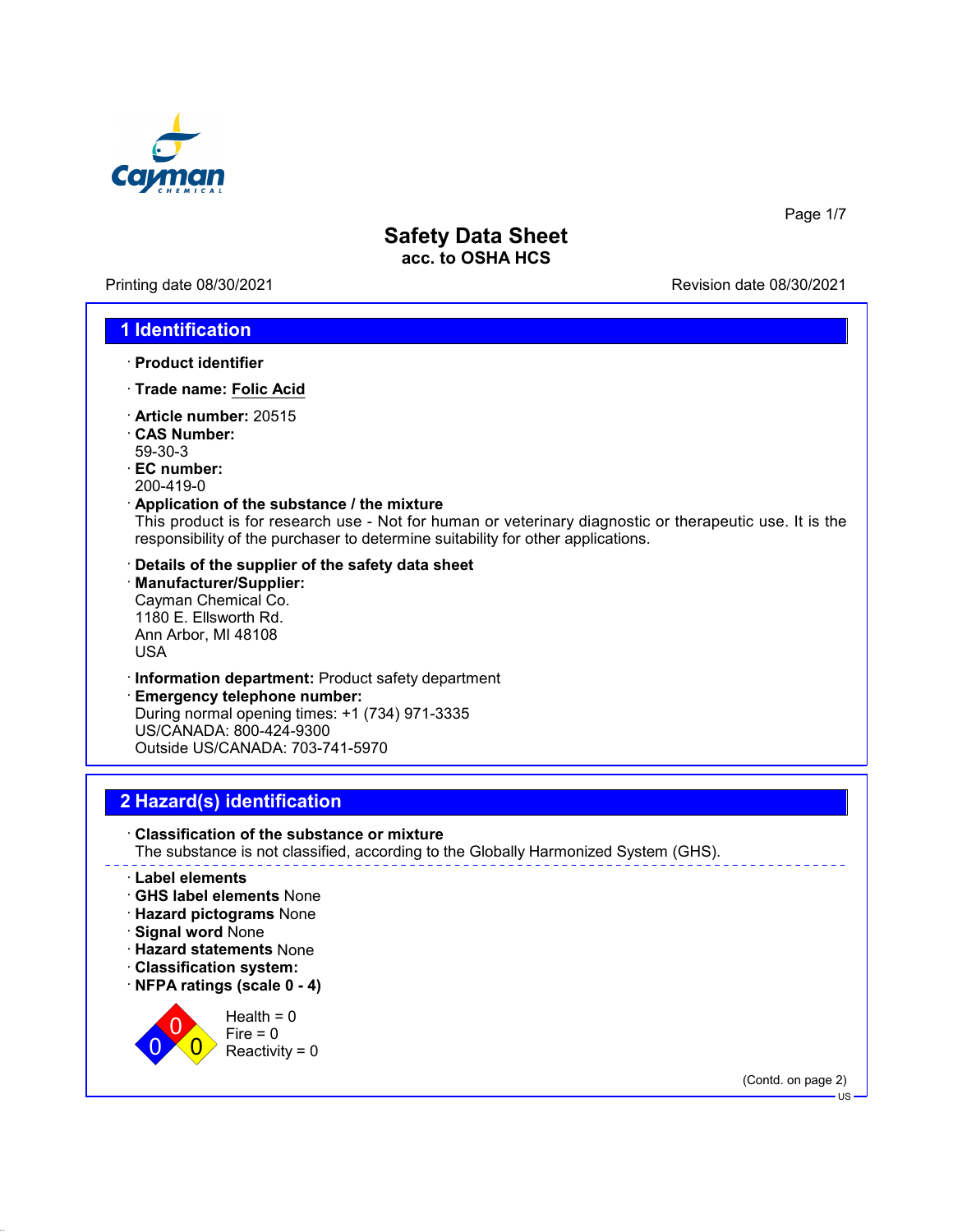Printing date 08/30/2021 Revision date 08/30/2021

**Trade name: Folic Acid**

(Contd. from page 1)

#### · **HMIS-ratings (scale 0 - 4)**



 $\boxed{0}$  $\boxed{0}$  $Health = 0$  $Fire = 0$ Reactivity =  $0$ 

· **Other hazards**

· **Results of PBT and vPvB assessment**

- · **PBT:** Not applicable.
- · **vPvB:** Not applicable.

### **3 Composition/information on ingredients**

- · **Chemical characterization: Substances**
- · **CAS No. Description** 59-30-3 Folic Acid
- · **Identification number(s)**
- · **EC number:** 200-419-0

### **4 First-aid measures**

- · **Description of first aid measures**
- · **General information:** No special measures required.
- · **After inhalation:** Supply fresh air; consult doctor in case of complaints.
- · **After skin contact:** Generally the product does not irritate the skin.
- · **After eye contact:** Rinse opened eye for several minutes under running water.
- · **After swallowing:** If symptoms persist consult doctor.
- · **Information for doctor:**
- · **Most important symptoms and effects, both acute and delayed**

May cause anemia, cough, CNS depression, drowsiness, headache, heart damage, lassitude (weakness, exhaustion), liver damage, narcosis, reproductive effects, teratogenic effects. No further relevant information available.

· **Indication of any immediate medical attention and special treatment needed** No further relevant information available.

#### **5 Fire-fighting measures**

- · **Extinguishing media**
- · **Suitable extinguishing agents:**

Use fire fighting measures that suit the environment.

- A solid water stream may be inefficient.
- · **Special hazards arising from the substance or mixture** No further relevant information available.
- · **Advice for firefighters**
- · **Protective equipment:** No special measures required.

## **6 Accidental release measures**

· **Personal precautions, protective equipment and emergency procedures** Not required.

- · **Environmental precautions:** Do not allow to enter sewers/ surface or ground water.
- · **Methods and material for containment and cleaning up:** Pick up mechanically.

(Contd. on page 3)

US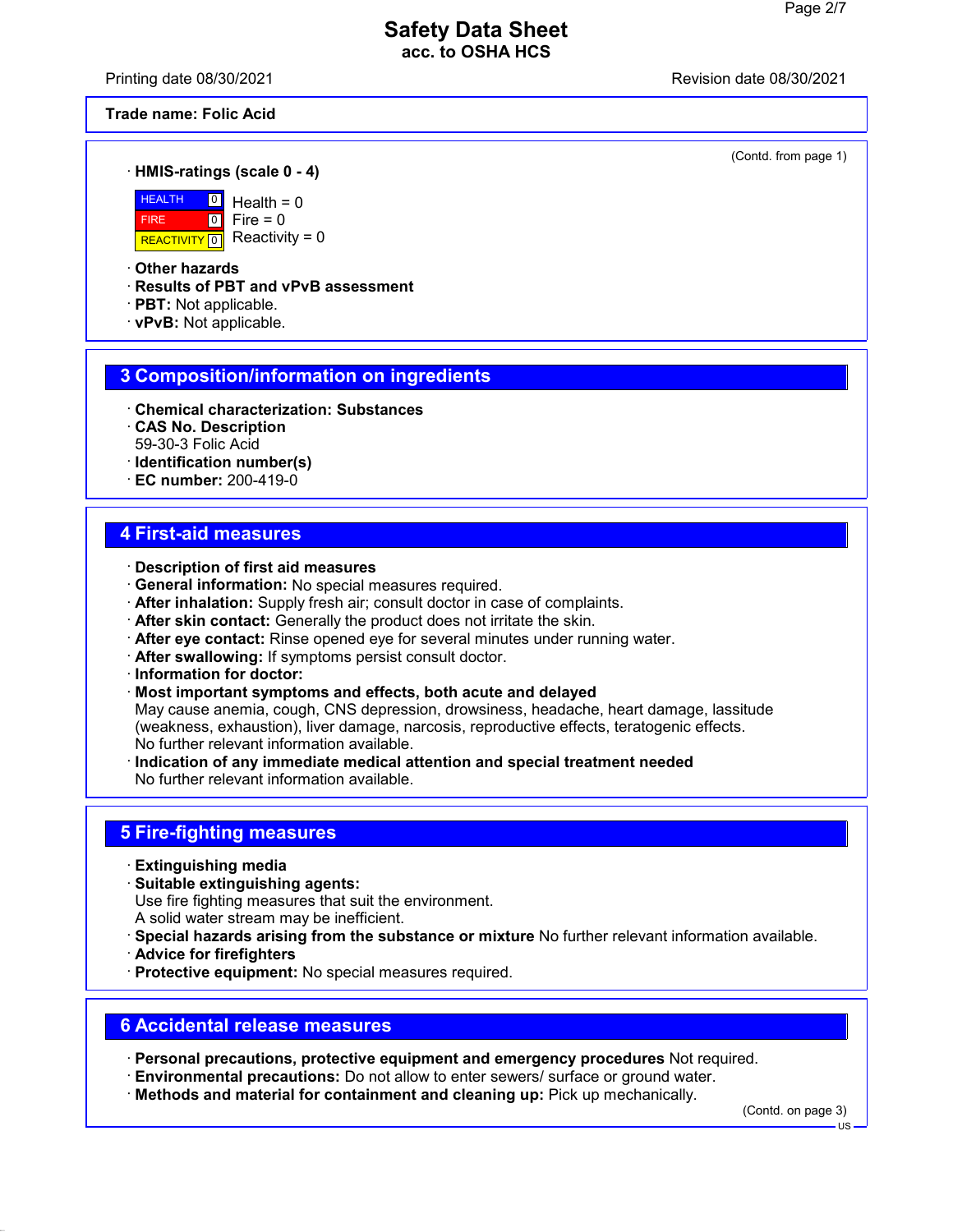Printing date 08/30/2021 **Printing date 08/30/2021** 

(Contd. from page 2)

#### **Trade name: Folic Acid**

· **Reference to other sections** See Section 7 for information on safe handling. See Section 8 for information on personal protection equipment. See Section 13 for disposal information.

- · **Protective Action Criteria for Chemicals**
- · **PAC-1:** Substance is not listed.
- · **PAC-2:** Substance is not listed.
- · **PAC-3:** Substance is not listed.

## **7 Handling and storage**

- · **Handling:**
- · **Precautions for safe handling** No special measures required.
- · **Information about protection against explosions and fires:** No special measures required.
- · **Conditions for safe storage, including any incompatibilities**
- · **Storage:**
- · **Requirements to be met by storerooms and receptacles:** No special requirements.
- · **Information about storage in one common storage facility:** Not required.
- · **Further information about storage conditions:** None.
- · **Specific end use(s)** No further relevant information available.

### **8 Exposure controls/personal protection**

- · **Additional information about design of technical systems:** No further data; see item 7.
- · **Control parameters**
- · **Components with limit values that require monitoring at the workplace:** Not required.
- · **Additional information:** The lists that were valid during the creation were used as basis.
- · **Exposure controls**
- · **Personal protective equipment:**
- · **General protective and hygienic measures:**
- The usual precautionary measures for handling chemicals should be followed.
- · **Breathing equipment:** Not required.
- · **Protection of hands:**

The glove material has to be impermeable and resistant to the product/ the substance/ the preparation. Due to missing tests no recommendation to the glove material can be given for the product/ the preparation/ the chemical mixture.

Selection of the glove material on consideration of the penetration times, rates of diffusion and the degradation

· **Material of gloves**

The selection of the suitable gloves does not only depend on the material, but also on further marks of quality and varies from manufacturer to manufacturer.

- · **Penetration time of glove material** The exact break through time has to be found out by the manufacturer of the protective gloves and has to be observed.
- **Eye protection: Not required.**

(Contd. on page 4)

US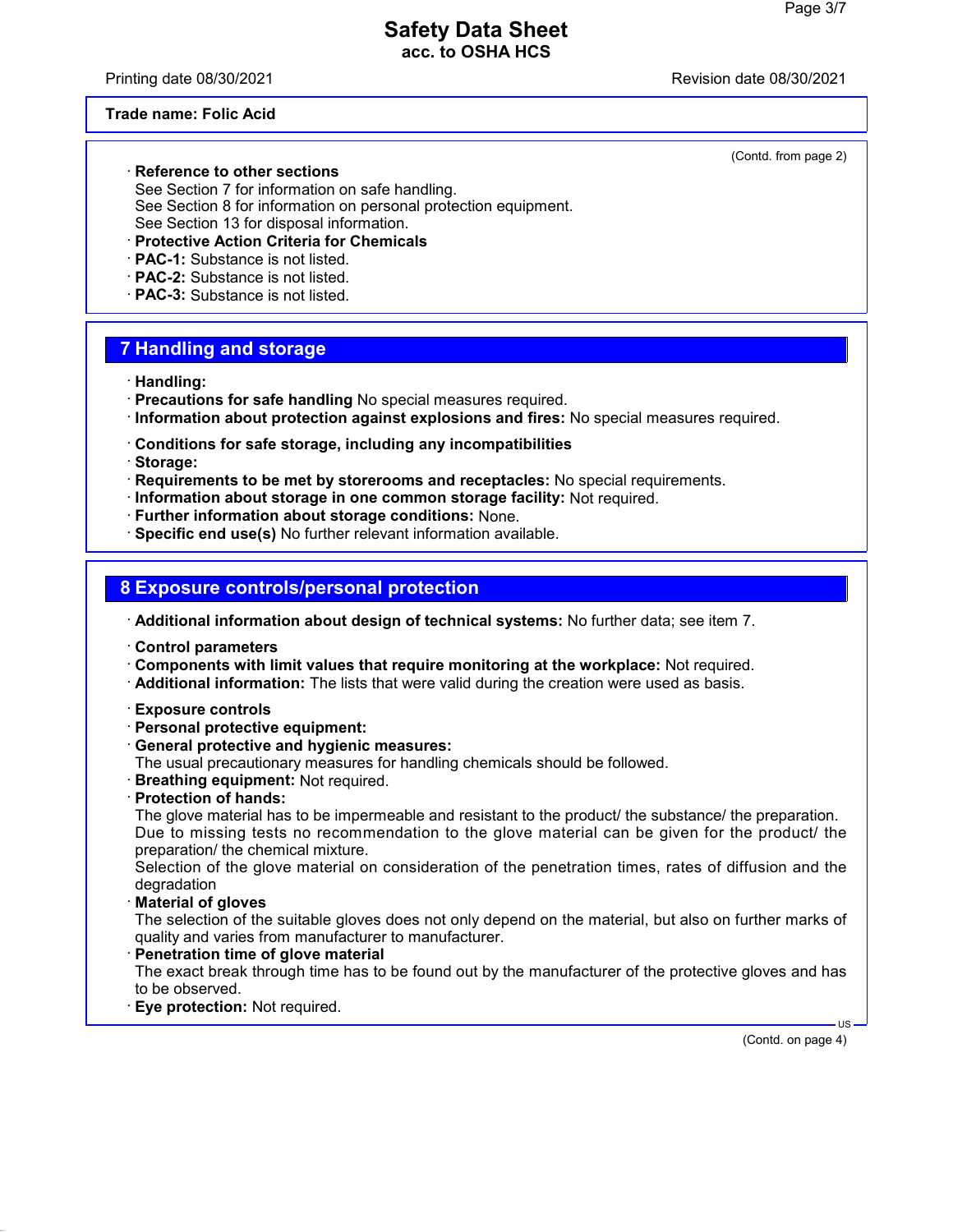Printing date 08/30/2021 **Printing date 08/30/2021** 

#### **Trade name: Folic Acid**

(Contd. from page 3)

| 9 Physical and chemical properties                                                                       |                                                                                                                                  |  |
|----------------------------------------------------------------------------------------------------------|----------------------------------------------------------------------------------------------------------------------------------|--|
| Information on basic physical and chemical properties<br><b>General Information</b>                      |                                                                                                                                  |  |
| · Appearance:<br>Form:<br>Color:<br>Odor:<br><b>Structural Formula</b>                                   | Crystalline<br>Not determined.<br>Characteristic<br>C19H19N7O6                                                                   |  |
| <b>Molecular Weight</b><br>Odor threshold:                                                               | 441.4 g/mol<br>Not determined.                                                                                                   |  |
| pH-value:                                                                                                | Not applicable.                                                                                                                  |  |
| <b>Change in condition</b><br><b>Melting point/Melting range:</b><br><b>Boiling point/Boiling range:</b> | Undetermined.<br>Undetermined.                                                                                                   |  |
| · Flash point:                                                                                           | Not applicable.                                                                                                                  |  |
| Flammability (solid, gaseous):                                                                           | Product is not flammable.                                                                                                        |  |
| <b>Decomposition temperature:</b>                                                                        | Not determined.                                                                                                                  |  |
| · Auto igniting:                                                                                         | Not determined.                                                                                                                  |  |
| Danger of explosion:                                                                                     | Product does not present an explosion hazard.                                                                                    |  |
| <b>Explosion limits:</b><br>Lower:<br>Upper:                                                             | Not determined.<br>Not determined.                                                                                               |  |
| · Vapor pressure:                                                                                        | Not applicable.                                                                                                                  |  |
| Density at 20 °C (68 °F):<br><b>Relative density</b><br>· Vapor density<br><b>Evaporation rate</b>       | 0.25 g/cm <sup>3</sup> (2.08625 lbs/gal)<br>Not determined.<br>Not applicable.<br>Not applicable.                                |  |
| Solubility in / Miscibility with<br>Water:                                                               | Not determined.                                                                                                                  |  |
| · Partition coefficient (n-octanol/water): Not determined.                                               |                                                                                                                                  |  |
| · Viscosity:<br>Dynamic:<br>Kinematic:<br><b>SOLUBILITY</b>                                              | Not applicable.<br>Not applicable.<br>~0.5 mg/ml in a 1:1 solution of DMSO:PBS (pH 7.2); ~20 mg/<br>ml in DMSO; ~10 mg/ml in DMF |  |
| <b>Other information</b>                                                                                 | No further relevant information available.                                                                                       |  |
|                                                                                                          |                                                                                                                                  |  |

# **10 Stability and reactivity**

· **Reactivity** No further relevant information available.

- · **Chemical stability**
- · **Thermal decomposition / conditions to be avoided:**

No decomposition if used according to specifications.

· **Possibility of hazardous reactions** No dangerous reactions known.

(Contd. on page 5)

US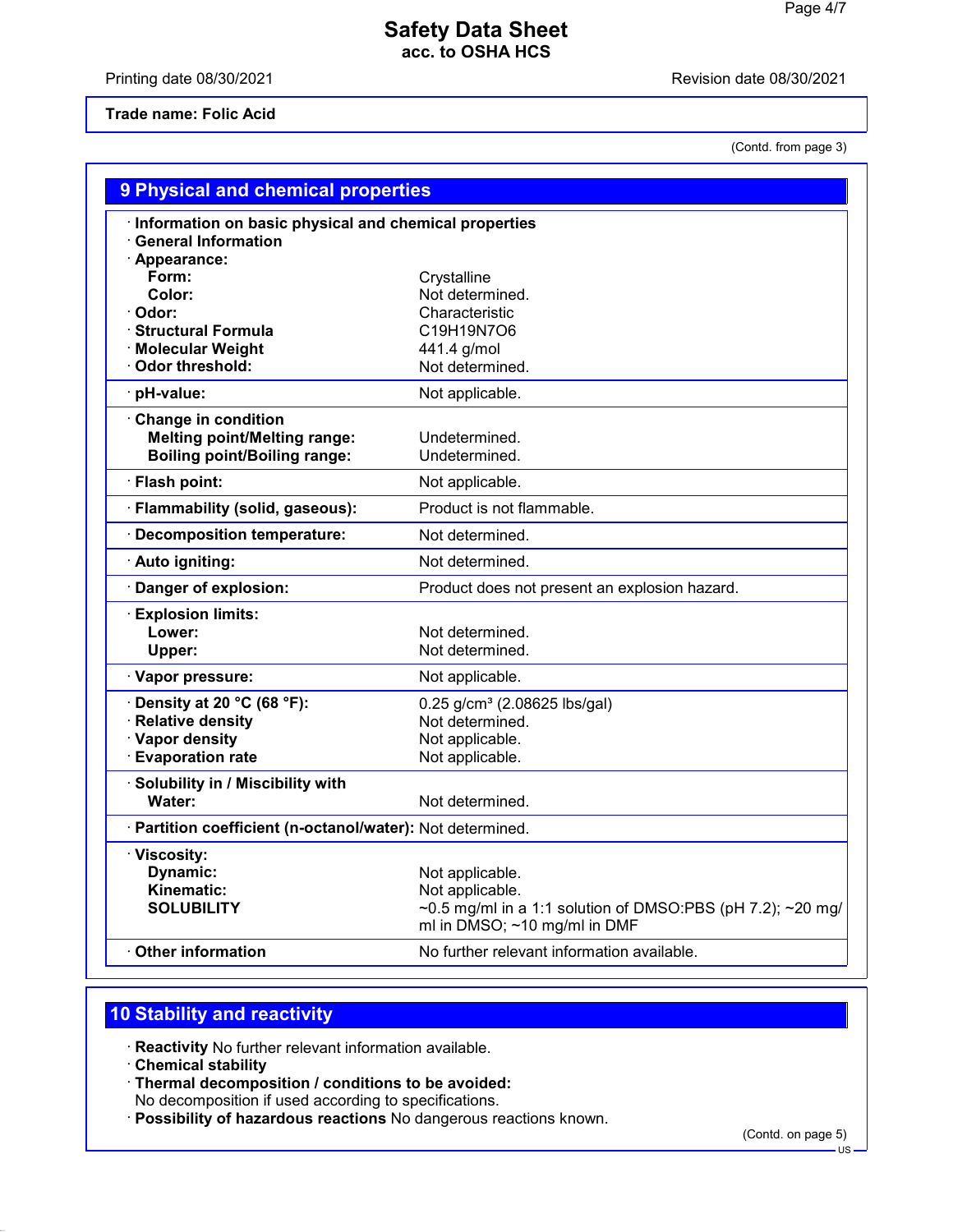Printing date 08/30/2021 Revision date 08/30/2021

(Contd. from page 4)

**Trade name: Folic Acid**

- · **Conditions to avoid** No further relevant information available.
- · **Incompatible materials:** strong oxidizing agents
- · **Hazardous decomposition products:** carbon oxides, nitrogen oxides

## **11 Toxicological information**

- · **RTECS Number** LP5425000
- · **Information on toxicological effects**
- · **Acute toxicity:**

#### · **LD/LC50 values that are relevant for classification:**

- Oral LD50 10 g/kg (mouse)
	- Intraperitoneal LD50 85 mg/kg (mouse)
		- Subcutaneous LDLO 200 mg/kg (mouse)
- · **Primary irritant effect:**
- · **on the skin:** No irritant effect.
- · **on the eye:** No irritating effect.
- · **Sensitization:** No sensitizing effects known.
- · **Additional toxicological information:**

When used and handled according to specifications, the product does not have any harmful effects according to our experience and the information provided to us. The substance is not subject to classification.

- · **Carcinogenic categories**
- · **IARC (International Agency for Research on Cancer)** Substance is not listed.
- · **NTP (National Toxicology Program)** Substance is not listed.
- · **OSHA-Ca (Occupational Safety & Health Administration)** Substance is not listed.

# **12 Ecological information**

- · **Toxicity**
- · **Aquatic toxicity:** No further relevant information available.
- · **Persistence and degradability** No further relevant information available.
- · **Behavior in environmental systems:**
- · **Bioaccumulative potential** No further relevant information available.
- · **Mobility in soil** No further relevant information available.
- · **Additional ecological information:**
- · **General notes:**
- Water hazard class 1 (Assessment by list): slightly hazardous for water

Do not allow undiluted product or large quantities of it to reach ground water, water course or sewage system.

- · **Results of PBT and vPvB assessment**
- · **PBT:** Not applicable.
- · **vPvB:** Not applicable.
- · **Other adverse effects** No further relevant information available.

### **13 Disposal considerations**

- · **Waste treatment methods**
- · **Recommendation:** Smaller quantities can be disposed of with household waste.

(Contd. on page 6)

US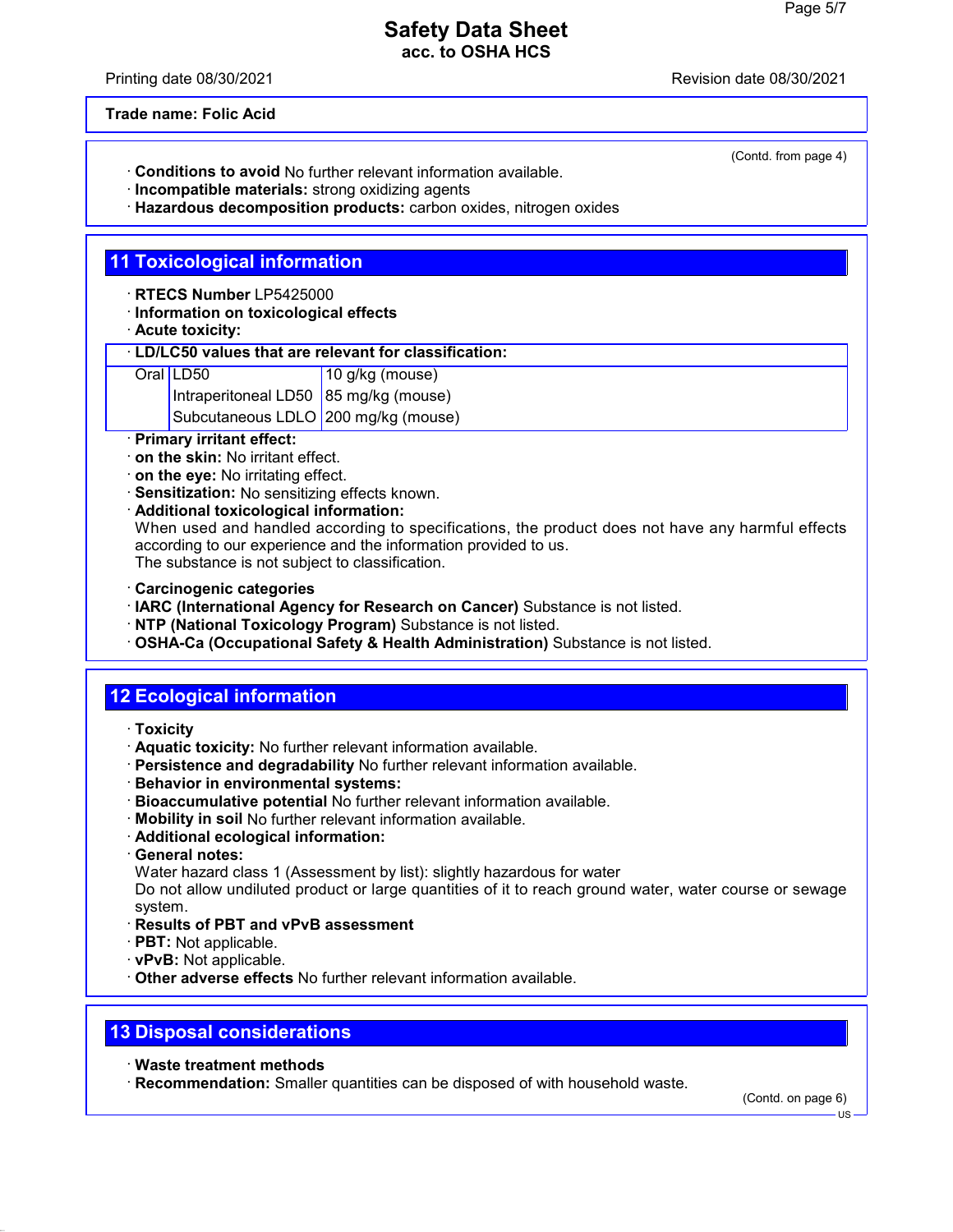Printing date 08/30/2021 Revision date 08/30/2021

(Contd. from page 5)

**Trade name: Folic Acid**

· **Uncleaned packagings:**

· **Recommendation:** Disposal must be made according to official regulations.

| <b>14 Transport information</b>                                                   |                 |  |
|-----------------------------------------------------------------------------------|-----------------|--|
| $\cdot$ UN-Number<br>· DOT, IMDG, IATA                                            | not regulated   |  |
| · UN proper shipping name<br>· DOT, IMDG, IATA                                    | not regulated   |  |
| · Transport hazard class(es)                                                      |                 |  |
| · DOT, ADN, IMDG, IATA<br>· Class                                                 | not regulated   |  |
| · Packing group<br>· DOT, IMDG, IATA                                              | not regulated   |  |
| <b>Environmental hazards:</b>                                                     | Not applicable. |  |
| · Special precautions for user                                                    | Not applicable. |  |
| Transport in bulk according to Annex II of<br><b>MARPOL73/78 and the IBC Code</b> | Not applicable. |  |
| · UN "Model Regulation":                                                          | not regulated   |  |

### **15 Regulatory information**

- · **Safety, health and environmental regulations/legislation specific for the substance or mixture** No further relevant information available.
- · **Sara**
- · **Section 355 (extremely hazardous substances):** Substance is not listed.
- · **Section 313 (Specific toxic chemical listings):** Substance is not listed.
- · **TSCA (Toxic Substances Control Act):** ACTIVE
- · **Hazardous Air Pollutants** Substance is not listed.
- · **Proposition 65**
- · **Chemicals known to cause cancer:** Substance is not listed.
- · **Chemicals known to cause reproductive toxicity for females:** Substance is not listed.
- · **Chemicals known to cause reproductive toxicity for males:** Substance is not listed.
- · **Chemicals known to cause developmental toxicity:** Substance is not listed.
- · **Carcinogenic categories**
- · **EPA (Environmental Protection Agency)** Substance is not listed.
- · **TLV (Threshold Limit Value)** Substance is not listed.
- · **NIOSH-Ca (National Institute for Occupational Safety and Health)** Substance is not listed.
- · **Chemical safety assessment:** A Chemical Safety Assessment has not been carried out.

### **16 Other information**

All chemicals may pose unknown hazards and should be used with caution. This SDS applies only to the material as packaged. If this product is combined with other materials, deteriorates, or becomes contaminated, it may pose hazards not mentioned in this SDS. Cayman Chemical Company assumes no responsibility for incidental or consequential damages, including lost profits, arising from the use of

(Contd. on page 7)